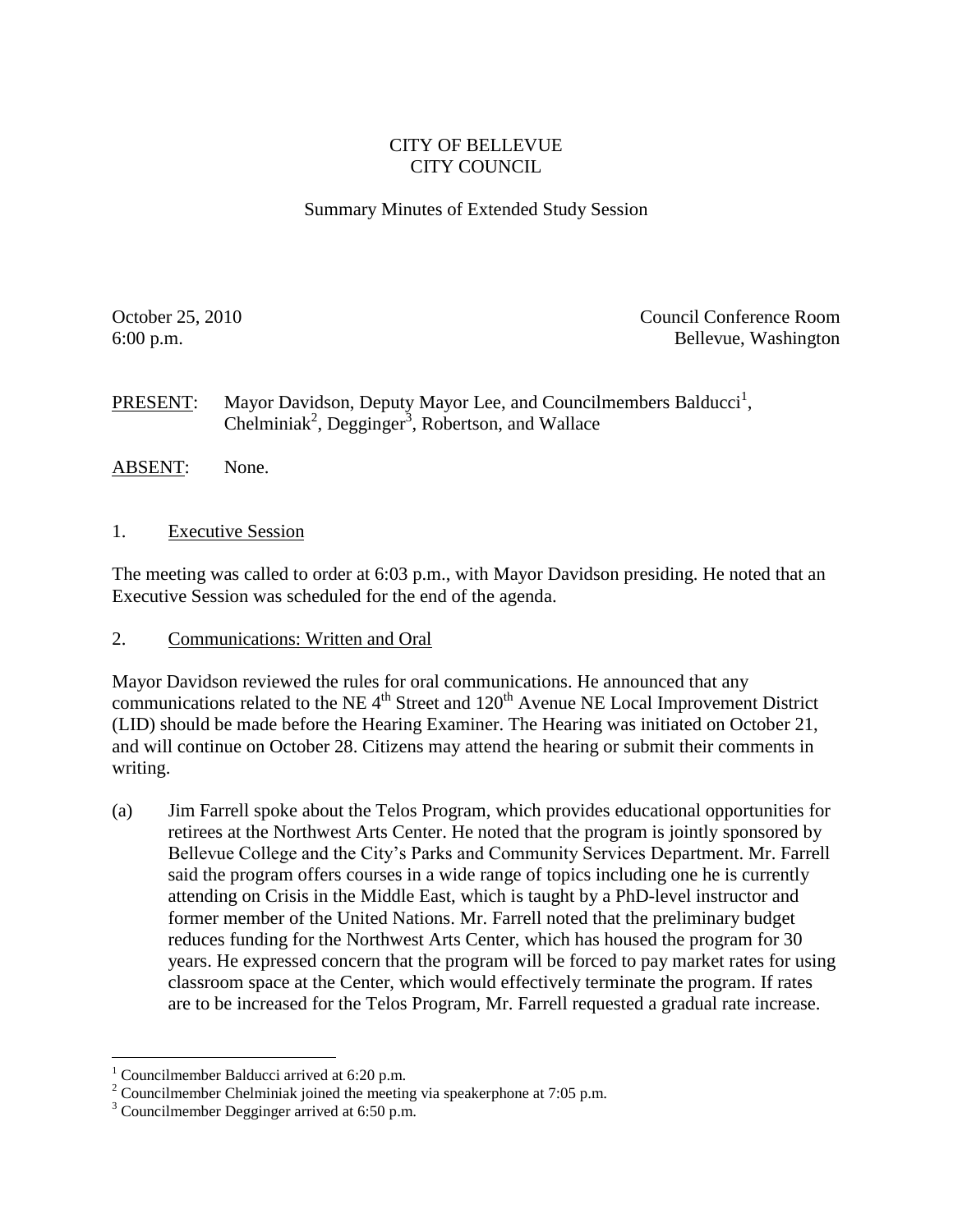- (b) Michael Richardson, Vice President of the Telos Program, described the increased cost of classes over the past 20 years. He expressed appreciation for the City's support of the program through its Parks Department, and asked the Council to consider Mr. Farrell's proposal. Mr. Richardson described the program's importance in providing an opportunity for socializing and making friends as well.
- (c) Dolores Coburn said she and her husband have been taking classes with the Telos adult education program for many years. She testified about the importance of the program's role as a social network and in contributing to the happiness and well being of older citizens.
- (d) Clark Rice, Security Director for the Bellevue Collection and Chair of the Bellevue Probation Service Advisory Board, distributed information to the Council and asked them to consider probation services as a key component of the public safety system.
- (e) Karen Robertson noted her experience with the probation program and with individuals involved in drug and alcohol treatment. She testified that the probation program maximizes the use of all of its probation officers, who have an average caseload of approximately 150 individuals. If probation services are reduced, the costs associated with reoffending will be borne by the Police Department, courts, jails, Fire Department, medical community, and citizens. Probation monitoring is significantly more cost effective than jailing individuals. The electronic home detention program is a cost-saving unit as well. Ms. Robertson encouraged that more time be spent reviewing these programs before deciding to reduce them.
- (f) Joellen Monson, Branch Manager for Therapeutic Health Services, said she is also a member of the Probation Services Advisory Board. Her organization works to help address the problems of drug addiction, alcoholism, and mental health issues. The services provider works closely with Probation Services and could not do its job without support from the Probation program. Ms. Monson described the importance of the program in providing a mechanism of accountability for offenders. She noted the interrelatedness of the program with the criminal justice system and medical community.
- (g) Bill Hirt spoke to the Sound Transit East Link light rail project. He described what he considers to be fatal flaws in the project: 1) Train frequency is restricted because the bus tunnel can only accommodate so many buses/trains per hour; 2) Structural constraints on the Lake Washington bridge limit the number of cars per train, and 3) Access for potential riders is limited by the lack of adequate parking along the route. He provided examples supporting his views, and recommended that Bellevue deny Sound Transit's building permit applications.
- (h) Mike Murphy, Bellevue School District Board of Directors, spoke in support of Bellevue Youth Link. He thanked the Council and staff for helping to make Bellevue a wonderful place to raise kids. He read the School Board's letter into the record, and urged continued funding for the Youth Link program.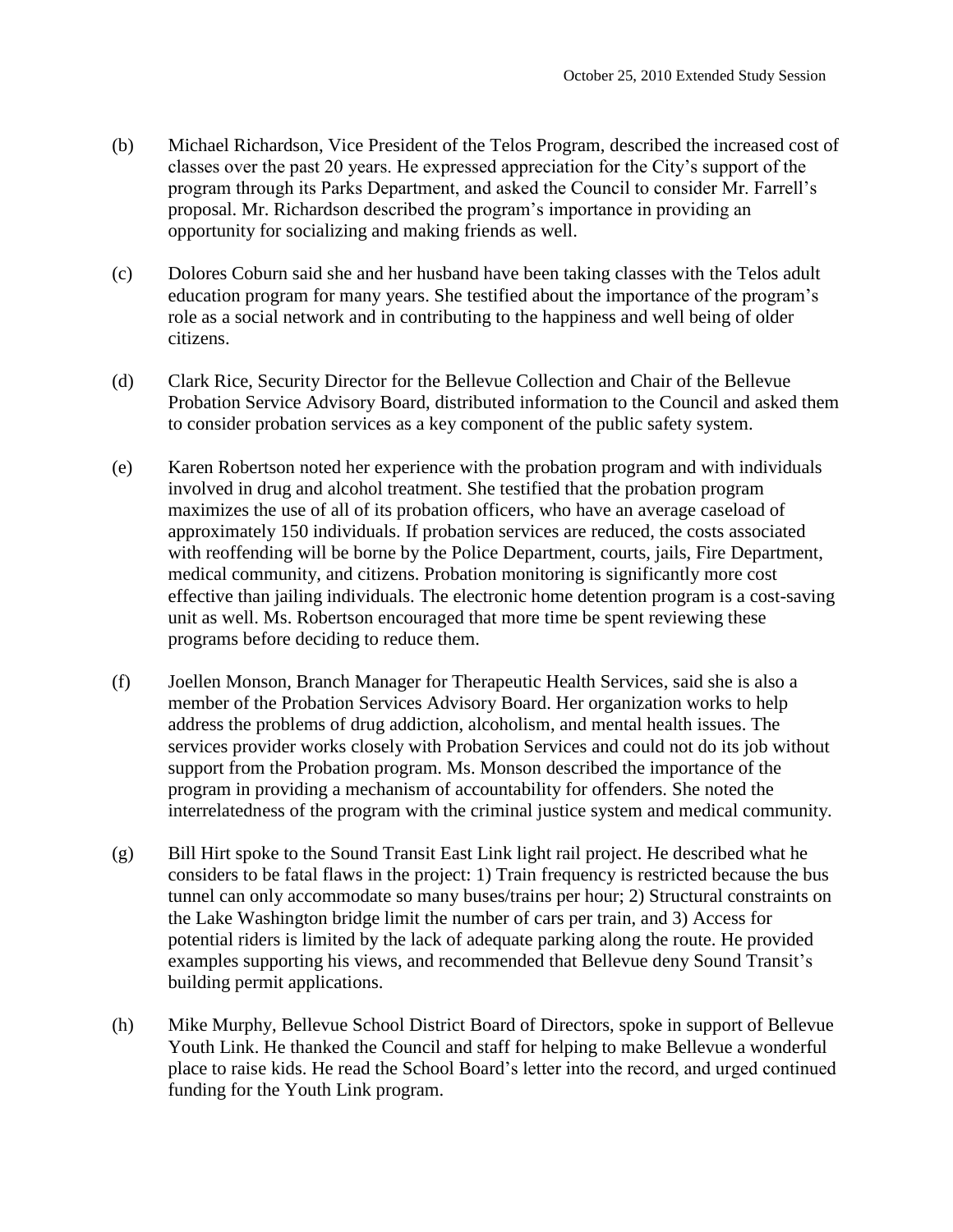- (i) Joseph R. Mattson spoke on behalf of the Windsor House Condominium Association, which includes 64 condominium owners on  $100<sup>th</sup>$  Avenue NE, immediately west of Bellevue Square. He spoke in opposition to the proposed Zone 9 parking permit fee of \$35 per vehicle. Residents currently pay no fees for visitor parking. Mr. Mattson recalled that Zone 9 was created to manage overflow parking from Bellevue Square. He said that the Windsor House's on-site parking is substantially more than what is provided by more recent condominium developments.
- (j) Jennifer LaBrie, a Surrey Downs resident, spoke in opposition to proposed parking permit fees for homeowners. She explained that she parked briefly in the street to run into her house, and by the time she got back she was being ticketed. She expressed concern that Surrey Downs' property values are already being threatened by light rail. She feels that the parking regulation reflects a further breakdown in a community that the City purports to protect. The Surrey Downs Community Club will address the issue on October 26.
- (k) Dick Applestone, a Surrey Downs resident, said he supports Sound Transit light rail if it is properly located. He believes that the Vision Line (C14E) alternative best serves the downtown corridor and South Bellevue, along with the approved but unfunded circulator bus system. He sees no need for a short expensive tunnel. He listed a number of considerations including the number of homes and residents affected and environmental impacts. He asked if the Council believes that Sound Transit has performed well and delivered what it promised with the Central Link project in Seattle.
- (l) Tracy Bury urged funding for the aquatics center design and study, as well as either the renovation of the Bellevue Aquatics Center or a temporary swimming pool.
- (m) David Miniken, Bellevue Downtown Association Board of Directors, provided input regarding the City's preliminary budget [A letter from the BDA is included in Council's desk packet.].
- (n) Patrick Bannon, V.P. of Communications and Public Affairs for the Bellevue Downtown Association, spoke in favor of additional budget initiatives including land use codes within the Downtown Livability proposal, Downtown transportation demands and priorities, and funding for civic events.
- (o) Victor Bishop, President of the West Lake Sammamish Association, thanked the Council for its support of the West Lake Sammamish Parkway project, and discouraged any further reductions in funding for the project. He recalled that the City and the community have been planning this project for a number of years following the annexation of this area. The community along the parkway is actively supportive of the project, and significant funds have been spent to date for staff work, surveying, consultant work, and preliminary design. Mr. Bishop noted that the Transportation Commission has identified the West Lake Sammamish Parkway project as a top priority.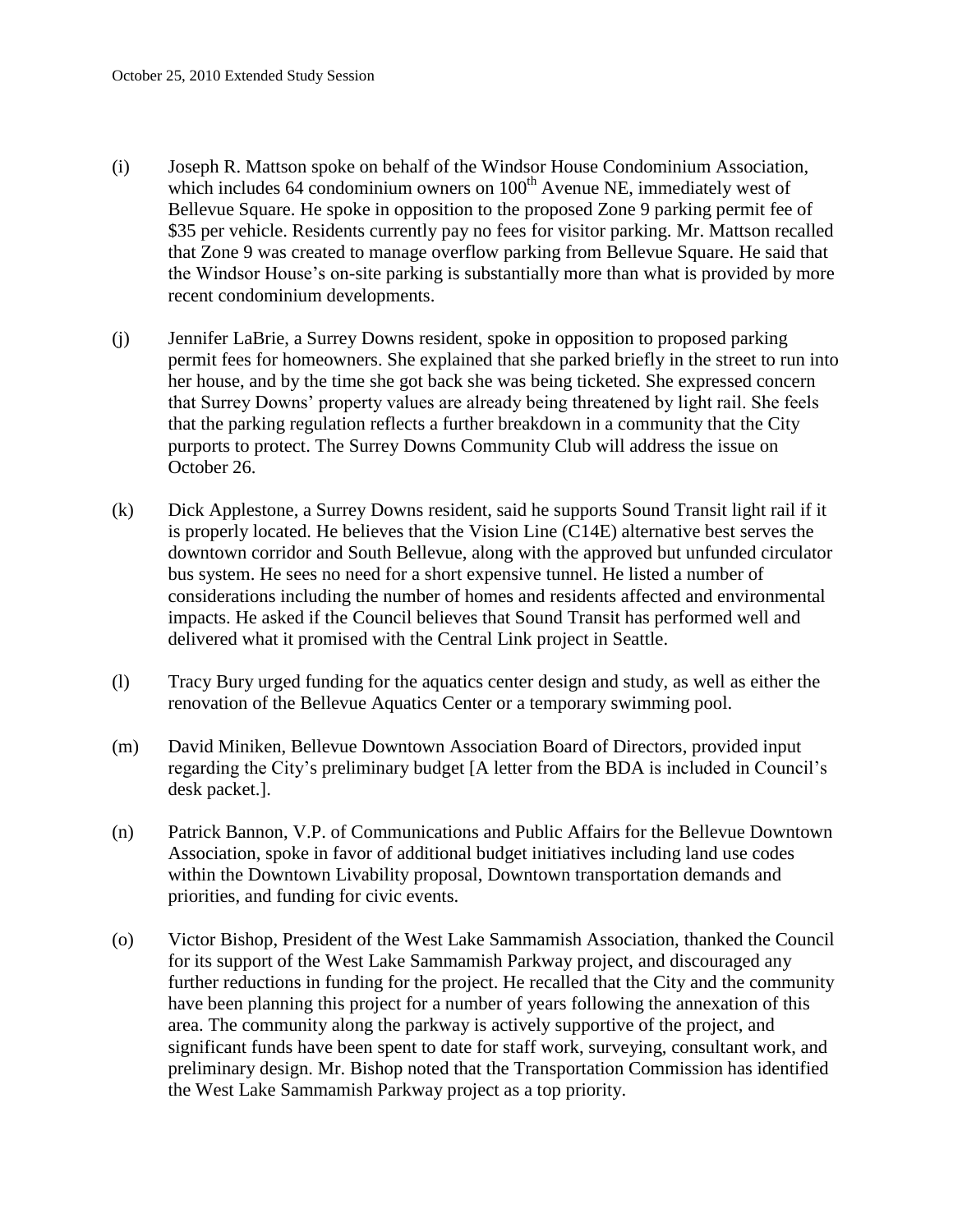(p) Terry Foulon spoke about proposed changes to Newcastle Beach Park, which she believes will have negative impacts related to stormwater runoff and potential risk to swimmers. She cited a report that addresses the health risks to swimmers and park users. She is concerned about the lack of public information available on this project. Ms. Foulon said the City's Transportation, Utilities, and Parks Departments are involved in the project, and each will receive something from the Washington State Department of Transportation (WSDOT) as part of the plan. She wondered whether any entity is looking at the overall impacts on public health and the users of the park.

Mayor Davidson asked the City Manager to investigate and to update the Council on the park issues.

- 3. Study Session
	- (a) Council Business and New Initiatives

Mayor Davidson noted that Councilmembers Balducci and Degginger have joined the meeting.

(1) Appointments to Eastgate/I-90 Citizen Advisory Committee

Mayor Davidson introduced discussion regarding the appointment of a Citizen Advisory Committee for the Eastgate/I-90 Land Use and Transportation Project. He noted the memo in Council's desk packet regarding the committee's charge and the recommended appointees. Mayor Davidson said he has asked Councilmember Robertson to be the Council liaison to the committee.

[Councilmember Balducci briefly stepped away from the table at 6:55 p.m.]

 $\rightarrow$  Deputy Mayor Lee moved to approve the appointments to the Eastgate/I-90 Land Use and Transportation Project Citizen Advisory Committee as presented in the Mayor's memo, and the designation of Councilmember Robertson as Council liaison. Councilmember Degginger seconded the motion.

Deputy Mayor Lee acknowledged that when this project was discussed earlier this fall, he was not sure of the appropriate timing based on the City's limited resources. However, he believes this is an important project and that the Council should move forward.

Councilmember Degginger requested confirmation that the study area extends to the interchange on I-90 at West Lake Sammamish Parkway and Lakemont Boulevard. Mr. Sarkozy confirmed that the interchange is important to the overall efficiency of I-90 and is included in the study.

 $\rightarrow$  The motion carried by a vote of 5-0, with Councilmembers Balducci and Chelminiak not present.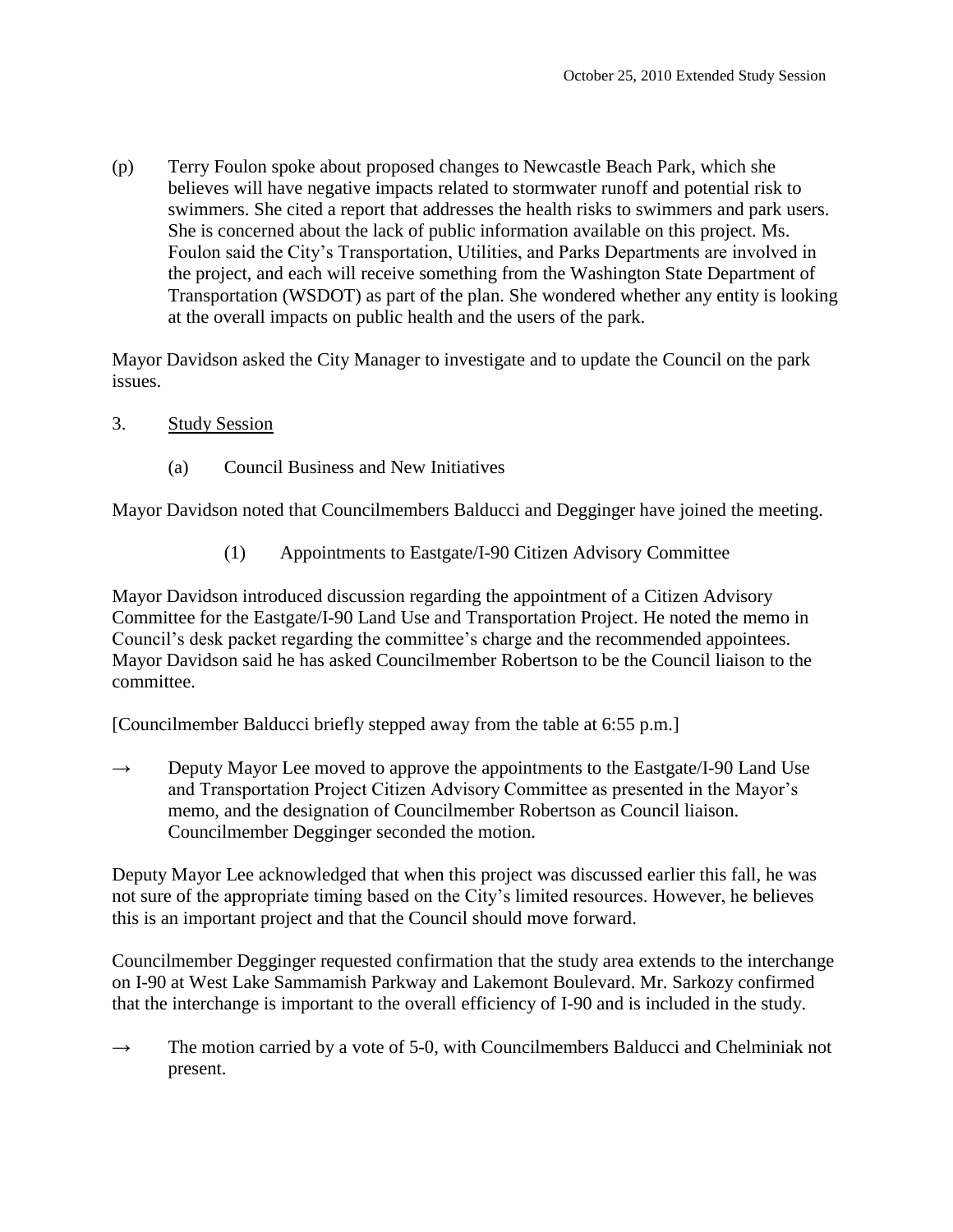Councilmember Degginger reported that he attended the ground breaking for the SR-520 Eastside Project earlier in the day. The governor and state legislators were in attendance. The project bid was \$116 million below the engineer's estimate.

(b) Presentation of Pre-Design Work and Options for Cross-section of NE  $15<sup>th</sup>/16<sup>th</sup>$ Street Corridor

City Manager Steve Sarkozy opened staff's presentation of pre-design work and cross-section options for the NE  $15<sup>th</sup>/16<sup>th</sup>$  Street corridor to be developed through the Bel-Red area.

Transportation Director Goran Sparrman said staff is seeking general direction from the Council regarding the pre-design work and the lane cross-section alternatives. He recalled that the Mobility and Infrastructure Initiative and accompanying Finance Plan were adopted in 2009. That was followed by the adoption of the Bel-Red Comprehensive Plan Amendment. Sound Transit's East Link light rail project is a significant component in the redevelopment of the Bel-Red corridor.

[Councilmember Balducci returned to the table at 7:05 p.m., and Councilmember Chelminiak joined the meeting via speakerphone.]

Mr. Sparrman noted that key refinements were made during the NE  $15<sup>th</sup>/16<sup>th</sup>$  Corridor pre-design work related to East Link light rail planning and updated traffic data and modeling. Mr. Sparrman reviewed the East Link Segment D alignment through the Bel-Red area, which runs parallel to the NE  $15<sup>th</sup>/16<sup>th</sup>$  Street corridor through much of the subarea. He explained that staff updated traffic level of service (LOS) data using the VISSIM network model, which was also used in the Downtown to simulate traffic conditions within the context of light rail planning.

Planning Director Dan Stroh cited policy direction and guiding principles from the Bel-Red Subarea Plan for the NE  $15<sup>th</sup>/16<sup>th</sup>$  Corridor project. Planning policies call for a unique corridor; key placemaking features; multi-modal corridor; a connective green spine linking landscape, open space, and the corridor; pedestrian and bicycle connections; and a light rail system with transit-oriented development and a pedestrian orientation to support transit ridership. Mr. Stroh described the corridor's topography, land use, and urban design framework.

Mr. Sparrman presented the elements influencing the function and width of the corridor. Mandatory elements are East Link light rail, roadway travel and turn lanes, non-motorized facilities, placemaking features, access to land uses, and landscaping and green space features. Variables to be considered are the number of lanes, on-street parking, bike lanes, multi-purpose path, medians, landscaping, and other elements affecting the overall width of the roadway. Mr. Sparrman acknowledged the Council's previous concerns about the width of the corridor and about encouraging a pedestrian and transit environment.

Mr. Sparrman reviewed the four primary project zones through the Bel-Red corridor and described their constraints, potential elements, and tradeoffs. Zone 5 at the east end of the Bel-Red corridor is not part of the NE 15<sup>th</sup>/16<sup>th</sup> Street project. He presented conceptual level cost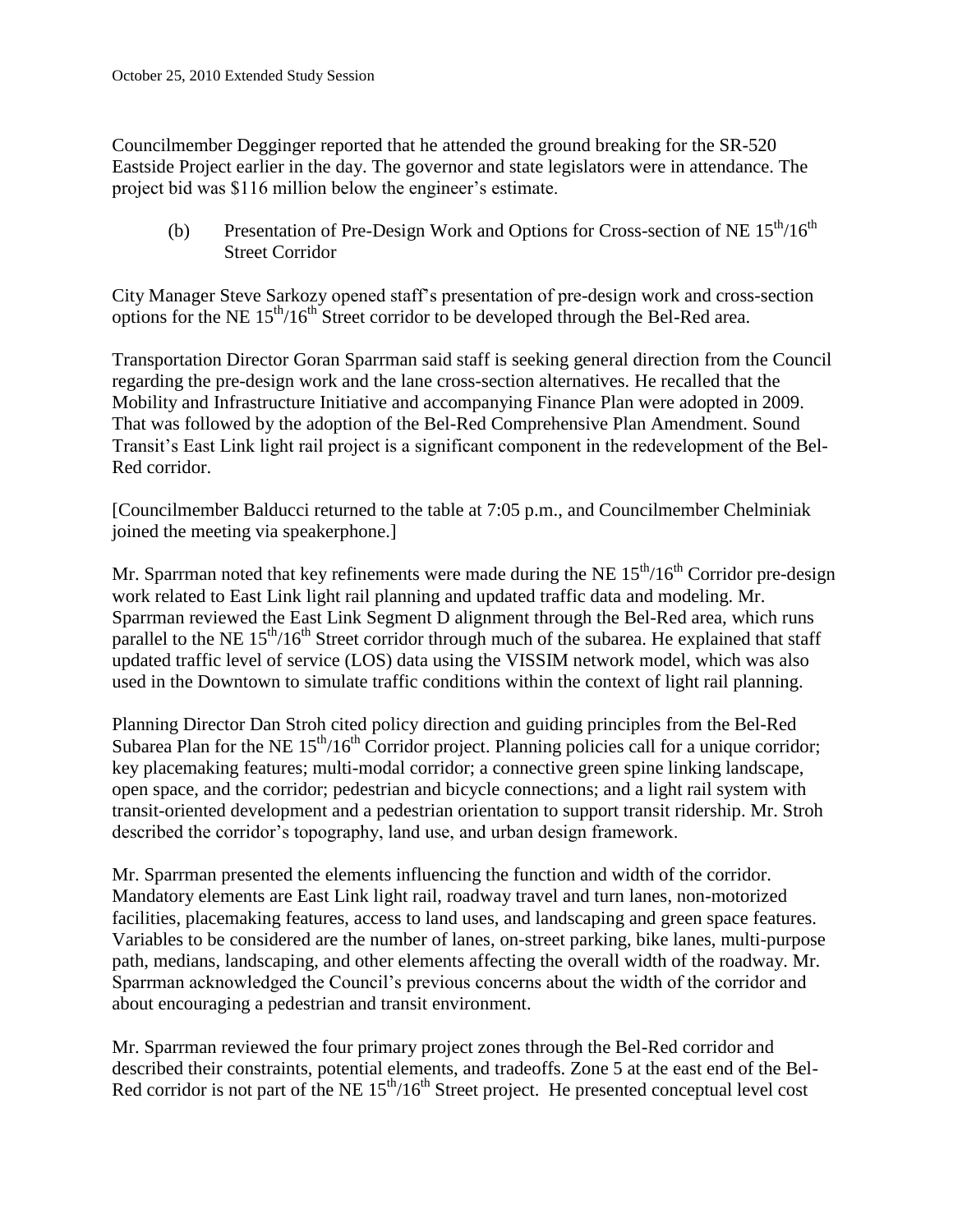estimates for the segment from  $116<sup>th</sup>$  Avenue NE to  $124<sup>th</sup>$  Avenue NE (Zones 1 and 2) and for the segment from  $124^{th}$  Avenue NE and  $136^{th}$  Place/NE  $20^{th}$  Street (Zones 3, 4 and 5). Mr. Sparrman provided a breakdown of conceptual level cost estimates for specific elements in Zones 2 and 4 (e.g., bike lanes, on-street parking, landscaping, etc.).

Mayor Davidson questioned whether on-street parking should be considered, given its limited availability and its interference with the flow of traffic. He noted that parking garages work well in the Downtown. Mr. Sparrman explained that on-street parking is helpful in slowing down traffic speeds in a pedestrian friendly environment. It is also valuable for short stops such as dropping off dry cleaning or picking up a cup of coffee.

Mr. Stroh commented that on-street parking encourages ground-level retail and commercial activity and makes the pedestrian environment feel safer because the parking provides a barrier between the sidewalk and traffic.

Councilmember Balducci thanked staff for the detailed and helpful presentation. Responding to Councilmember Balducci, Mr. Sparrman said the width of NE  $8<sup>th</sup>$  Street at Bellevue Way is just over 100 feet, and the road is designed to move only cars.

Ms. Balducci said she would be interested in knowing how Redmond's multi-use trail along 148<sup>th</sup> Avenue NE is working. She suggested incorporating art along the corridor, including as part of Sound Transit's light rail project.

Councilmember Degginger thanked staff for the thorough presentation. Responding to Mr. Degginger, Mr. Sparrman said the multi-purpose path is designed to accommodate people passing through the corridor. There are sidewalks on the south side to access retail uses, but the north side is designed for through traffic.

Responding to Mr. Degginger, Mr. Stroh said that street trees on the medians help to break up the perceived width of the corridor, and therefore make it more pedestrian friendly.

Mayor Davidson questioned how the traffic lights would work for cars, bikes, and pedestrians. Mr. Sparrman said that traffic signals would be timed to allow for the safe passage of pedestrians and bikes without feeling rushed. Regarding the earlier question about medians, Mr. Sparrman said they help to break up the corridor and slow traffic, which improves safety.

Deputy Mayor Lee expressed concern about the close proximity of light rail trains, cars, pedestrians, and bicycles. He suggested separating some of the elements using pedestrian tunnels, elevated trestles, and similar features. He observed that there would be no need to create safe harbors across the roadway if the problems are not created in the first place.

Responding to Mayor Davidson, Mr. Sparrman said the intent of the corridor design is to accommodate both pass-through and destination traffic. He noted that some segments will be designed to connect more readily to arterials and other roadways (e.g., Bel-Red Road, NE 20<sup>th</sup>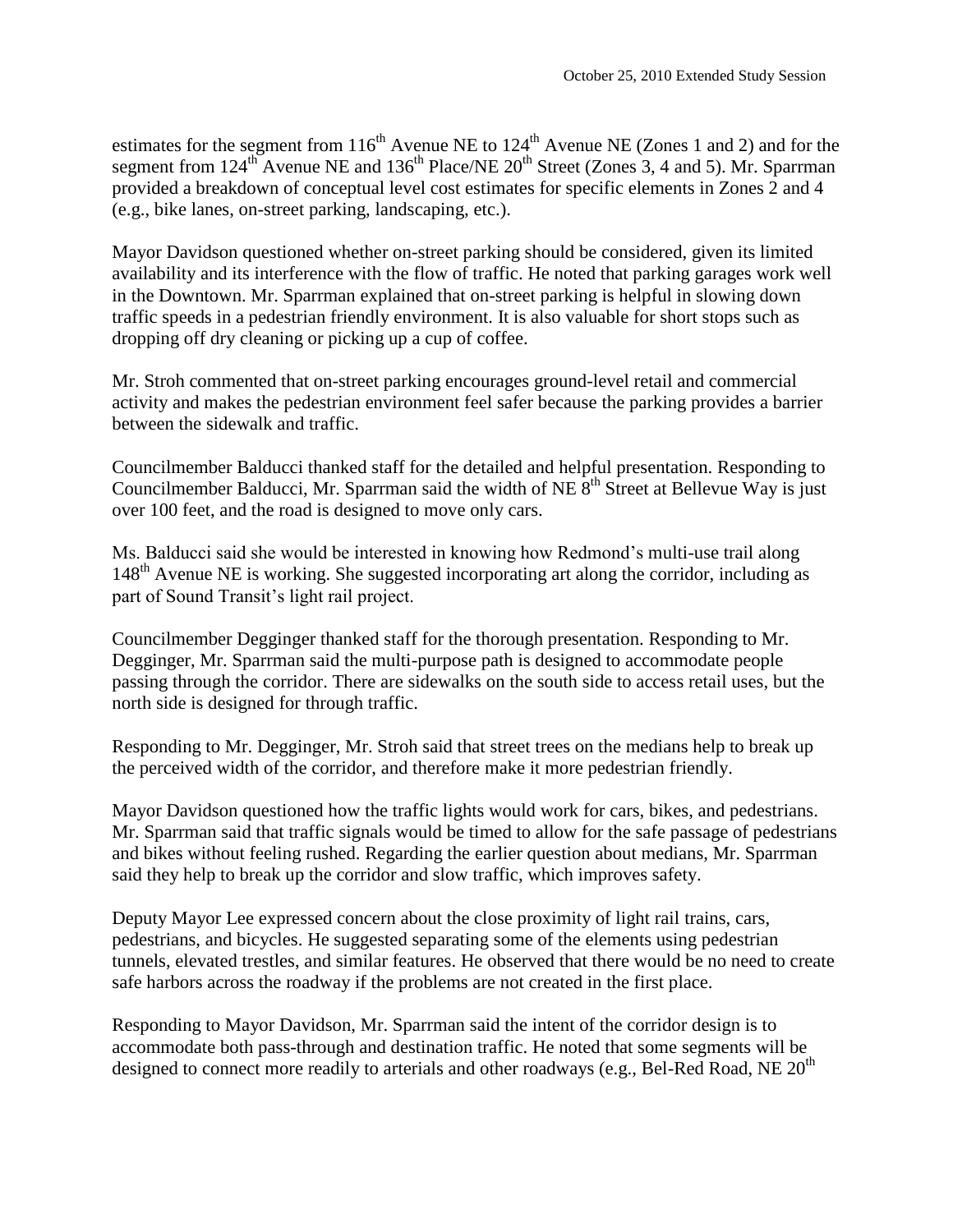Street, and  $120<sup>th</sup>$  and  $124<sup>th</sup>$  Avenues) while other segments will focus on multiple travel modes to serve a variety of users.

Responding to Councilmember Wallace, Mr. Sparrman said that Zones 1 and 2 have been funded to approximately 15 percent design, and Zones 3, 4 and 5 are funded to five percent design. He explained that when the original Mobility and Infrastructure Initiative Plan was adopted in February 2009, it only included the segment from  $116<sup>th</sup>$  Avenue NE to  $124<sup>th</sup>$  Avenue NE, which was estimated at approximately \$85 million. Staff envisioned that the segment from  $124<sup>th</sup>$  to 136th would be completed beyond the plan's 10-year horizon. Mr. Sparrman said that staff has recommended moving to the five percent design level for the second segment to facilitate planning for a compatible design between the City's roadway and Sound Transit's light rail line.

In further response to Mr. Wallace, Mr. Sparrman commented on the design collaboration between Wright Runstad, Sound Transit, and the City, which resulted in identifying the northern retained cut light rail alignment. This makes it easier for the City to design and build NE  $15<sup>th</sup>/16<sup>th</sup>$ Street, and is compatible with the topographic constraints. It also provides a beneficial grade separation at the intersection of  $124<sup>th</sup>$  Avenue NE.

Councilmember Wallace requested information on which parts of the City's road project can be coordinated with Sound Transit to share right-of-way costs and to make up for the funding gap for the Downtown light rail tunnel. Mr. Sparrman will provide information on the relevant parcels.

Councilmember Chelminiak said that, given the current discussion to reduce the roadway width from previous discussions, he would like information on the number of cars that would use the corridor with two lanes versus four lanes. He is interested in an analysis of where traffic might be diverted with a two-lane configuration. Mr. Chelminiak questioned whether the impacts would have to be analyzed in a new environmental review.

Mr. Sparrman said the EIS includes information on traffic volumes and traffic diversion patterns. This information will be shared with the Council. He added that environmental impacts are typically reduced if the roadway width is reduced.

Councilmember Robertson thanked staff and noted that the slide on the topography of the corridor is helpful in understanding the constraints and costs. Responding to Ms. Robertson, Mr. Sparrman said that right-of-way costs are lower for the reduced roadway width. For many of the sidewalks and other elements, the City can obtain easements at a lower cost than buying property.

Councilmember Robertson said it would be helpful to have updated cost estimates for all five zones of the Bel-Red corridor. She feels that the designs are ready for presenting for public input.

Rick Logwood, Capital Projects Manager, said the next step is an open house for this project, the overall Mobility and Infrastructure Initiative Plan, and the Wilburton Connections project.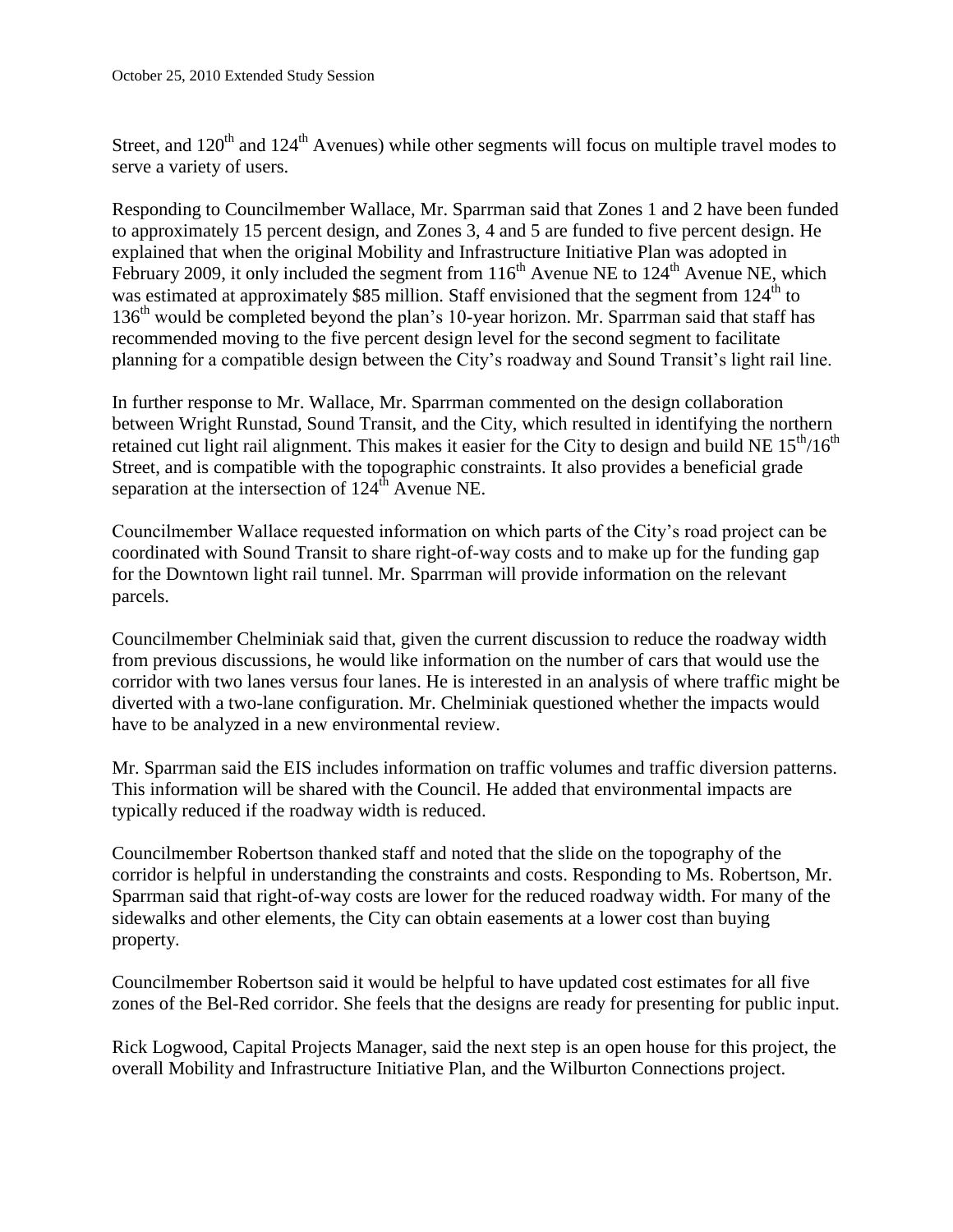Councilmember Wallace stated that the cost of Segment 1 is \$92 million, and the cost of Segment 2 is \$175 million, for a combined total cost of \$267 million. He noted that the sevenyear Capital Investment Program (CIP) Plan totals \$147 million. Mr. Wallace said that this project is not viable. He said the City must find a way to reduce the costs and to identify funding partners.

Mayor Davidson summarized general Council support for presenting the project to the public for input and feedback. Mr. Sparrman confirmed that the Council appears to be interested in the key items that have been identified for further consideration.

At 8:18 p.m., Mayor Davidson declared a five-minute break. The meeting resumed at 8:24 p.m.

(c) Continued Discussion of the 2011-2012 Operating Budget by Outcome (Improved Mobility Outcome) and the 2011-2017 Capital Investment Program (CIP) Plan

Mr. Sarkozy noted the Council's continued discussion of the 2011-2012 Operating Budget and the 2011-2017 Capital Investment Program (CIP) Plan.

Finance Director Jan Hawn provided brief background information on the budget process and opened staff's presentation of the Improved Mobility Outcome in the Operating Budget. Staff has kept a running list of priorities throughout Council discussions, which will guide deliberations upon the completion of the presentation of this final Outcome area.

Transportation Director Goran Sparrman reported on the Improved Mobility Outcome. This area includes proposals primarily from the Transportation Department, but also from Civic Services, Planning and Community Development, Development Services, and Utilities. The preliminary budget funds the maintenance of existing infrastructure, technology to improve traffic flow, and coordination and planning for travel options. He reviewed key performance indicators for the Improved Mobility Outcome including travel times, mass transit use, traffic safety, and street maintenance.

Mr. Sparrman described the proposed budget reductions in the areas of street maintenance, signal maintenance, transportation planning, and transportation operations (i.e., Traffic Data program). Reductions within the area of transportation planning substantially affect long-range planning, transportation facility prioritization (including public outreach and Transportation Commission interaction), and the ability to enforce the City's Transportation Demand Management (TDM) program. Proposals below the funding line are the Downtown Transportation Plan Update and maintenance and operations (M&O) funding for newly completed CIP projects. There is some funding in the CIP Plan for consultant work related to the Downtown plan update. However, City staff resources are not funded.

Mr. Sparrman suggested that in the future the Council might want to consider policy changes to the sidewalk repair and replacement program in order to make it sustainable. He noted the backlog of repairs, aging infrastructure, and ADA compliance requirements.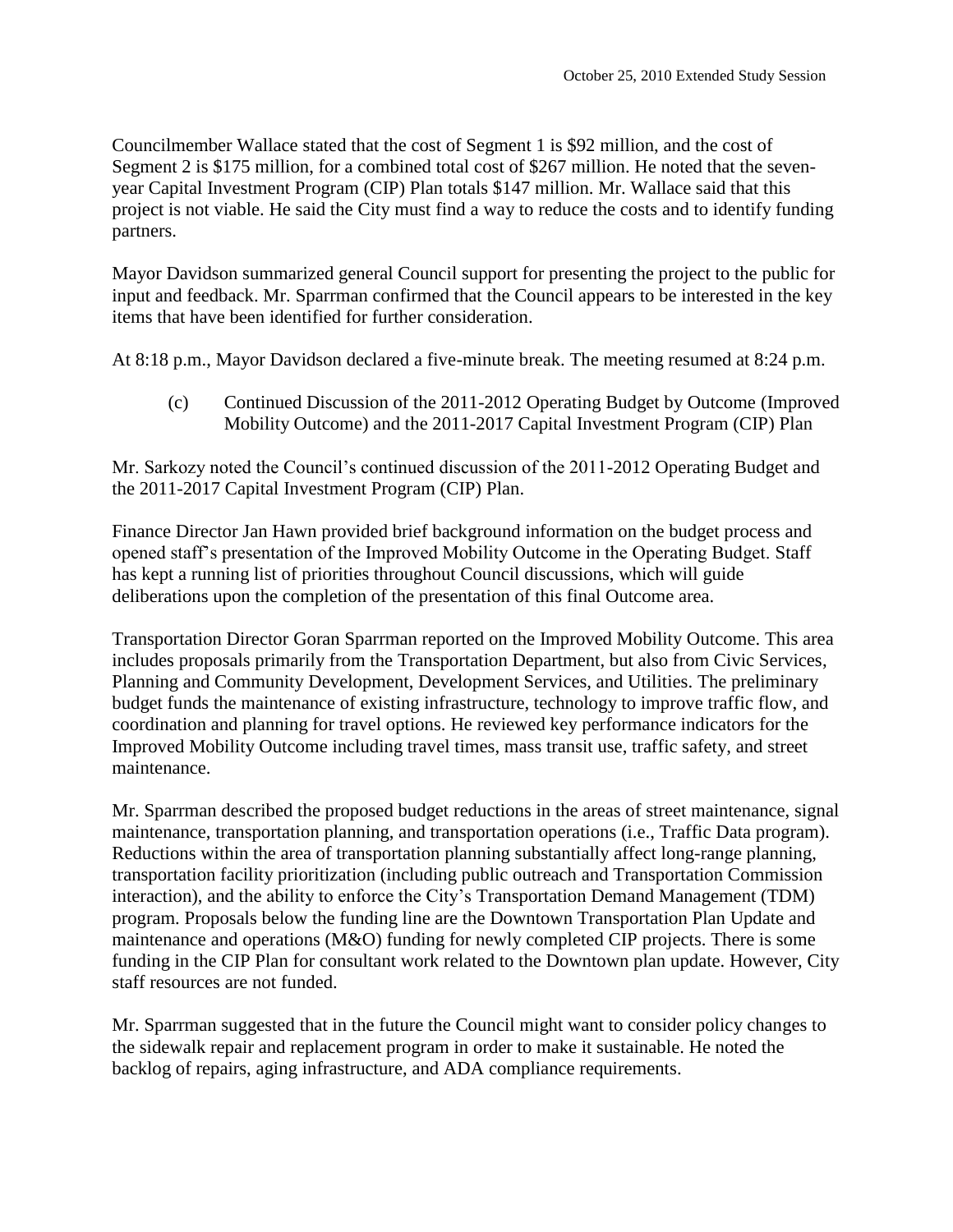Mr. Stroh reviewed the key elements of the 2011-2017 General Capital Investment Program (CIP), which identifies capital investments for the next seven years. Only high-priority projects were submitted for ranking, and there are significant unmet needs. The proposed 2011-2017 Base CIP totals \$191 million, which includes \$16 million to the Mobility and Infrastructure Initiative. Full funding of the Mobility and Infrastructure Initiative (\$83.5 million) results in a 2011-2017 CIP Plan totaling \$258.3 million. Mr. Stroh briefly summarized the revenue sources available for the CIP Plan.

Mayor Davidson noted the ongoing list of priorities and questions identified by Councilmembers, and suggested that the Council finalize the list of all issues and considerations before moving forward with deliberations. Page 3-10 of the meeting packet lists all of the attachments, including the CIP follow-up items previously identified by the Council.

Responding to Councilmember Robertson, Mr. Stroh said that Attachment C1 reflects the original proposal by the Results Team regarding the Neighborhood Enhancement Program. He acknowledged previous Council interest in funding NEP.

Councilmember Robertson suggested funding NEP at \$1 million per year with a six-year cycle for reaching all neighborhoods. She suggests not funding the Neighborhood Targeted Investment Program at this time. She would like to provide some funding for SPLASH (Aquatics Facility) that would facilitate identifying additional funding partners and grants.

Ms. Robertson noted Attachment C6 regarding the Enhanced ROW and Urban Boulevards item. She questioned the wisdom of funding enhanced landscaping under this item when maintenance of some existing landscaping is being reduced. She supports maintaining both old and new landscaping.

Councilmember Wallace noted his interest in resolving the \$150 million in funding needed for the Downtown light rail tunnel. He suggested coordinating light rail with other projects to achieve efficiencies, for example the Bellevue Way mitigation impacts project and NE  $2<sup>nd</sup>$  Street right-of-way and park components. He asked staff if there is anything else that could be prioritized to close the tunnel funding gap.

Mayor Davidson clarified that Mr. Wallace would like to add the NE  $2<sup>nd</sup>$  Street project to the discussion list, based on its possible nexus with light rail.

Councilmember Degginger asked staff to talk about the cost of the NE  $2<sup>nd</sup>$  Street project. He asked staff or Councilmember Wallace to explain the potential relationship of this project to light rail. Mr. Degginger recalled that the cost of the NE  $2<sup>nd</sup>$  Street interchange is in the range of \$250 million, and the City has no funding partners for this project.

Mayor Davidson noted that some Councilmembers are talking about a light rail tunnel entering the Downtown on NE 2<sup>nd</sup> Street, which means that Sound Transit would need right-of-way.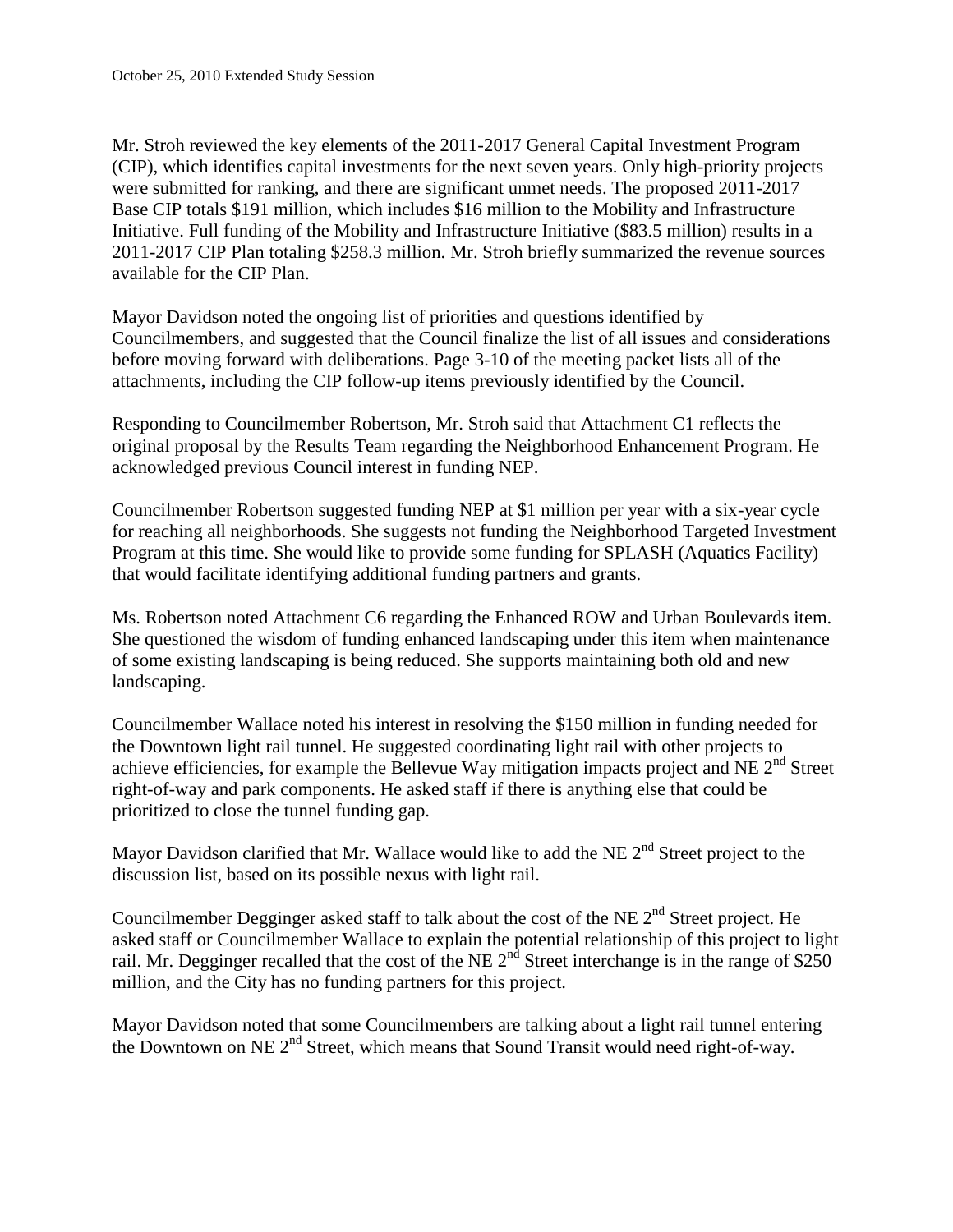Councilmember Wallace clarified that the type of opportunity he is seeking would be cooperating and sharing costs with Sound Transit to provide the light rail tunnel under NE  $2<sup>nd</sup>$ Street and to complete the City's NE  $2<sup>nd</sup>$  Street road project as well.

Councilmember Degginger questioned how that lines up with the NE  $2<sup>nd</sup>$  Street project envisioned in the Downtown Implementation Plan. Mr. Sparrman said the NE  $2^{nd}$  Street project in the DIP involves widening to four or five lanes and providing a linear park between  $108<sup>th</sup>$  and  $110<sup>th</sup>$  Avenues NE. Some preliminary engineering work was completed in the past, but no additional funding is available. In terms of the implications of the City's road project with a potential light rail tunnel at NE  $2^{nd}$  Street, the B7 Revised alternative would have a tunnel portal roughly on the southeast quadrant at  $112^{th}$  Avenue NE and NE  $2^{nd}$  Street. If this were to be constructed, the design would need to be coordinated with the project on NE  $2<sup>nd</sup>$  Street west of  $112^{th}$  Avenue NE, as well as with the new interchange east of  $112^{th}$  Avenue NE.

Councilmember Wallace asked staff to identify projects that could be shovel ready next year, for example sidewalk projects that could take advantage of the favorable construction market. Mr. Sparrman referred to page 3-177 of the meeting packet, which identifies projects that will be shovel ready beginning in January.

Responding to Councilmember Balducci, Mayor Davidson clarified that staff is looking for the Council to finalize its suggestions for additions and subtractions to the list of CIP priorities that will be discussed going forward.

Deputy Mayor Lee concurred with Ms. Robertson about providing \$1 million in NEP funding per year. He would like to also fund the Neighborhood Targeted Investment Program, which has a different purpose than NEP. Mr. Lee said that the City needs to deliver the West Lake Sammamish Parkway project as well. Mr. Sparrman said staff applied for federal funding for the West Lake Sammamish project on a number of occasions, but none has been provided.

Deputy Mayor Lee referred to page 3-89 of the meeting packet and reiterated his ongoing interest in establishing a Downtown Circulator bus service.

Mayor Davidson said the project has been reduced and delayed. Mr. Sparrman confirmed that the project was delayed to 2013 due to a lack of funding from the City and County. It is up to the Council as to whether to appropriate the monies or not.

Councilmember Degginger supports maintaining \$1 million annually in NEP funding. He recalled that the City spent nearly \$150,000 for a study related to the aquatics facility proposed by SPLASH. He observed that this type of project would most likely need to be achieved through a voter-approved process. He is comfortable with additional study to consider the feasibility of a ballot measure. He feels it is important to be realistic about the potential for raising the necessary funds, and he noted the need to identify viable partners, including perhaps other cities.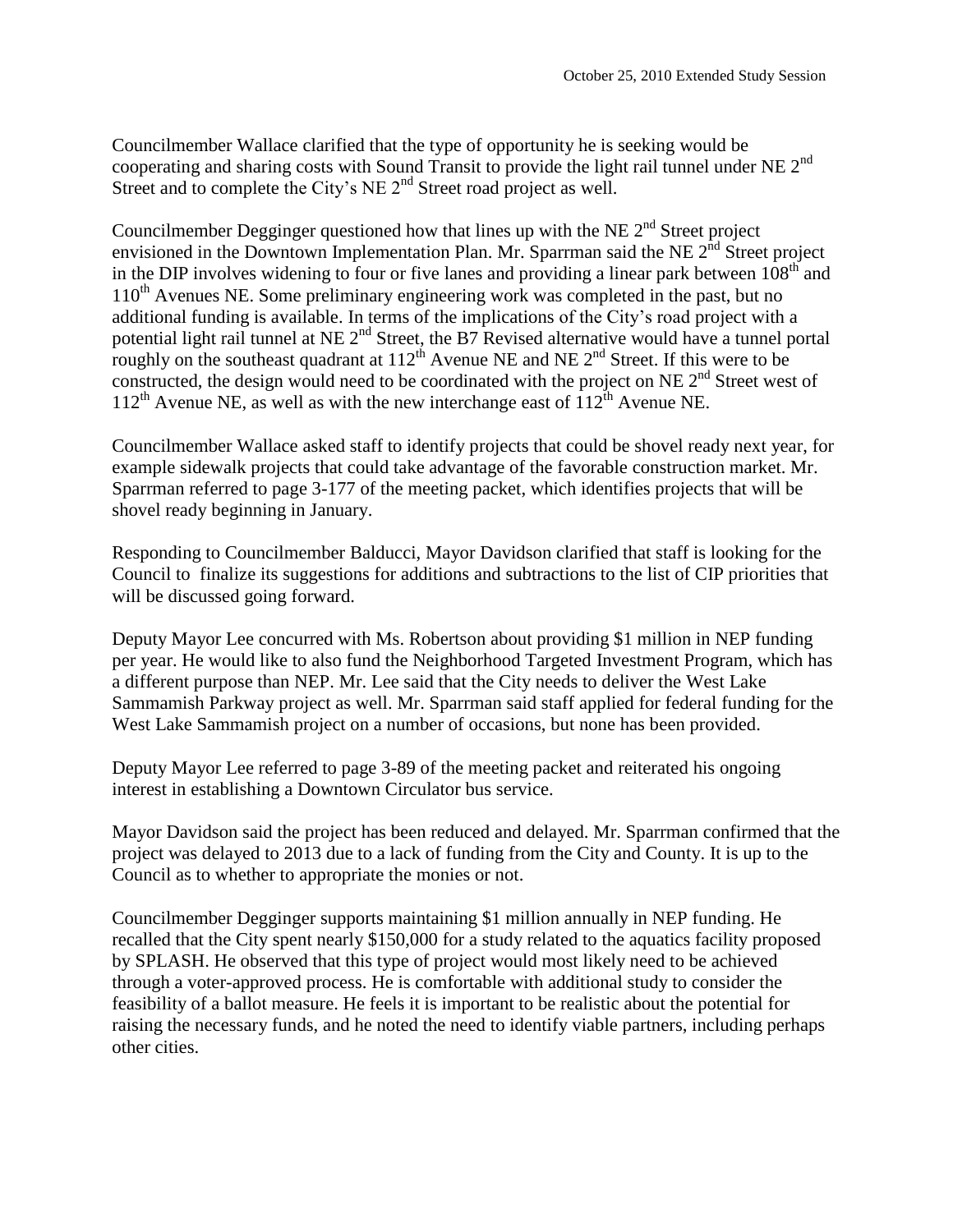Mr. Degginger said he has been a strong supporter of a Downtown Circulator, but funding is a challenge. He agrees with holding it for a future budget cycle, noting that new funding sources and/or service options might become apparent. He suggests deferring any further work on the Pedestrian Corridor and Downtown Transportation Plan until the light rail alignment is resolved. Mr. Degginger noted significant budget gaps for the Downtown light rail tunnel and the NE  $4<sup>th</sup>$ Street/ $120<sup>th</sup>$  Avenue NE project, and the need to address funding as soon as possible.

Councilmember Robertson spoke in favor of fully funding the first phase of the West Lake Sammamish Parkway project. Responding to Ms. Robertson, Mr. Sparrman explained that final design funding is for the first segment only. Most of the roadway was built in the 1940s and 1950s of concrete panels, which have moved around but are largely intact. Therefore, it is not feasible or advisable to overlay the roadway panels. The multi-use path on the west side of the roadway is mostly paved asphalt. In some places, cracks have developed between the concrete panels and the asphalt path, which has raised safety concerns.

Councilmember Robertson referred to the Pedestrian Corridor project and questioned the use of urban design consultants instead of in-house staff. Mr. Stroh said that, over the years, staff has recognized the need for world-class expertise and design experience for this significant downtown project. Consultant work is supplemented by City staff time as well.

Ms. Robertson advised against moving forward with the Pedestrian Corridor work if the Downtown Livability package is not funded at this time. She would like to bring Downtown Livability above the funding line. She would like to be able to have in-house staff work on C14, the Downtown Transportation Plan update, instead of using consultants. She feels that the City must fund C11, Neighborhood Sidewalks, as well as traffic calming projects.

Ms. Robertson said she would fund neighborhood sidewalks, traffic calming, West Lake Sammamish Parkway, and the other projects listed on page 3-184 of the meeting packet by removing funding for NE 15<sup>th</sup> Street Corridor ROW Acquisition (Item C18). She spoke in favor of retaining design funding for NE  $15<sup>th</sup>$  Street because it is needed to coordinate with Sound Transit's light rail planning and alignment design.

Ms. Robertson noted C16, East Link Analysis and Development, and questioned why this is in the CIP budget. She questioned how much Sound Transit would reimburse for these services without a memorandum of understanding on the Downtown tunnel. Councilmember Robertson said that she has asked for an analysis of all of the fiscal impacts related to Sound Transit light rail (e.g., sales tax, permit fees, ROW acquisition, etc.) but has not received this information to date. She feels it is crucial for the Council to have this information before it can adopt the budget.

Regarding the proposed allocation of funds from the NE 15<sup>th</sup> Street project, Mr. Sarkozy referenced page 3-76 outlining funding sources. Mr. Stroh referred the Council to page 3-69 for more detailed information. The majority of NE  $15<sup>th</sup>$  Street project funding is from impact fees, which can be used only for limited purposes. Mr. Sparrman explained that impact fee revenues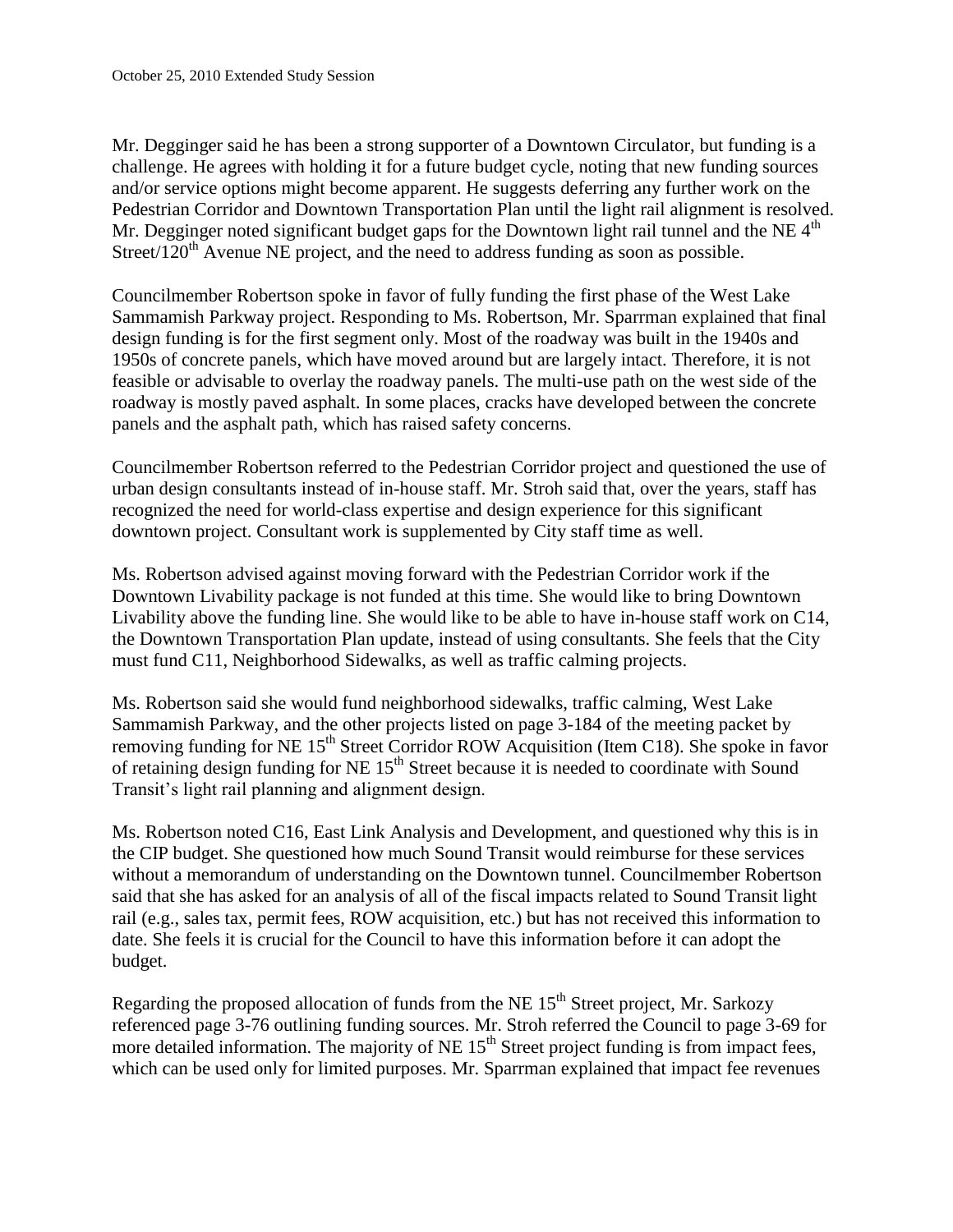can be used only for capacity projects. However, staff can work to identify other options for reallocating funds.

Councilmember Chelminiak said he shares Ms. Robertson's concern about funding the Enhanced ROW and Urban Boulevard proposal, when maintenance for existing facilities and rights-of-way is being reduced. He would like to discuss that issue. With regard to SPLASH, Mr. Chelminiak concurred with Mr. Degginger that the best approach might be a ballot measure, perhaps in 2014.

With regard to the East Link Development and Analysis proposal, Mr. Chelminiak observed that using \$250,000 in capital funds for legal advice is bad financial policy. He agrees with Mr. Degginger that the Council needs to get serious about putting money forward for the East Link Downtown Tunnel option, whether that is from the Council Contingency Fund and/or other sources.

Councilmember Balducci reviewed her comments on the items. For C1, she agreed with the general direction to retain the Neighborhood Enhancement Program. However, she reported that her discussions with neighborhood groups indicate that residents are willing to put NEP funding on hold for a year or two until the economy improves. Ms. Balducci said that she sees the NEP as enhancing neighborhoods, while she sees the Neighborhood Improvement Program (C2) targeted at addressing a problem or bringing a neighborhood condition back up to its previous standard. She suggested engaging in a survey or study to determine the level of interest or need for NIP projects at this time.

On SPLASH, Ms. Balducci agrees with comments about realistically managing the community's expectations about the future potential for a regional aquatics facility. She suggested funding \$300,000 for dedicated staff to conduct further analysis of the proposal.

Regarding C7, Mobility and Infrastructure Initiative funding, Ms. Balducci opined that if funding is to be reallocated to other purposes, the Council should review and revise the entire plan. She noted that the Council had extensive, detailed discussions to create the financing plan. She concurs with Mr. Degginger's comments about the need for equally thorough discussion if the plan is to be amended.

Ms. Balducci questioned whether the Overlay Program (C12) could be reduced somewhat. Given the budget constraints, she favors funding C17, Neighborhood Traffic Calming, over the NEP. While she would like a Downtown Circulator, she recalls annual operating costs of nearly \$1 million, which have no doubt increased since that estimate.

Councilmember Wallace concurred with most of the Council's comments on the first six items. On C7, Impact Fees and LIDs, he noted that the Wilburton LID is under consideration. However, he thinks it is important to identify the other two potential LIDs. He asked how this applies to the \$177 million for Zones 3, 4, and 5 of the NE  $15<sup>th</sup>$  Street corridor.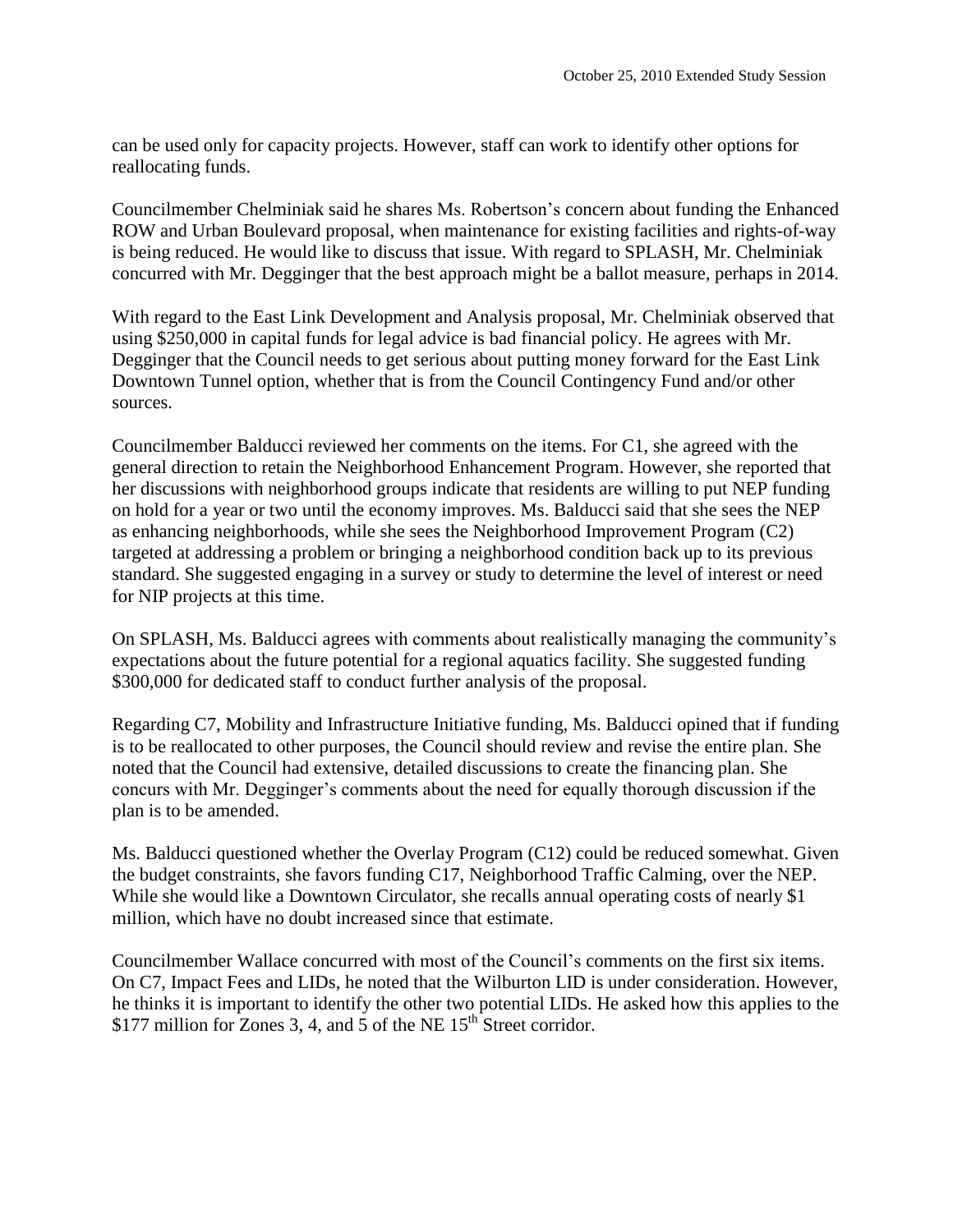Mr. Sparrman explained that the two additional potential LIDs in the Mobility and Infrastructure Initiative plan are several years into the future. The legal requirement for creating a LID is that there must be an assessed special benefit that accrues to property owners.

Councilmember Wallace observed that impact fees are based on a proportionate share of improvement projects. However, many of the projects in the original MII plan are not being funded. He suggested that the impact fees should be recalculated. Mayor Davidson confirmed that impact fees will be thoroughly reviewed.

Deputy Mayor Lee said he would like to add the Transportation Demand Management and the Traffic Data Program proposals to the funding list.

Mayor Davidson directed the Council's focus to the Improved Mobility Outcome in the Operating Budget, and the list of proposals beginning on page 3-23 of the meeting packet.

Councilmember Degginger questioned the Emergency Management and Preparedness Transportation System item. Mr. Sparrman said this includes everything from winter storms to earthquakes to significant wind storms. The service level reduction relates to snow and ice preparedness, and changing to a different type of de-icing equipment.

Utilities Director Denny Vidmar said there is an annual cost savings of \$15,000 due to a change in de-icing materials.

Councilmember Wallace said he would like more discussion of proposal 10, East Link Overall, and proposal 22, East Link Tunnel Funding Package, within the Improved Mobility Outcome of the Operating Budget.

Mr. Sparrman noted that the East Link Overall item is in both the capital and operating budgets. Mr. Stroh said the total investment is \$6 million, which funds both staff and consultants. The staffing is in the Operating Budget following a transfer from the CIP budget.

Councilmember Chelminiak indicated that he needed to sign off for approximately 15 minutes, but he would like to rejoin the Council's discussion during the Executive Session.

- $\rightarrow$  Councilmember Balducci moved to extend the meeting to 11:00 p.m., and Councilmember Robertson seconded the motion.
- $\rightarrow$  The motion to extend the meeting carried by a vote of 6-0.
	- (d) Regional Issues
		- (1) Possible Ratification of Amendments to King County Countywide Planning Policies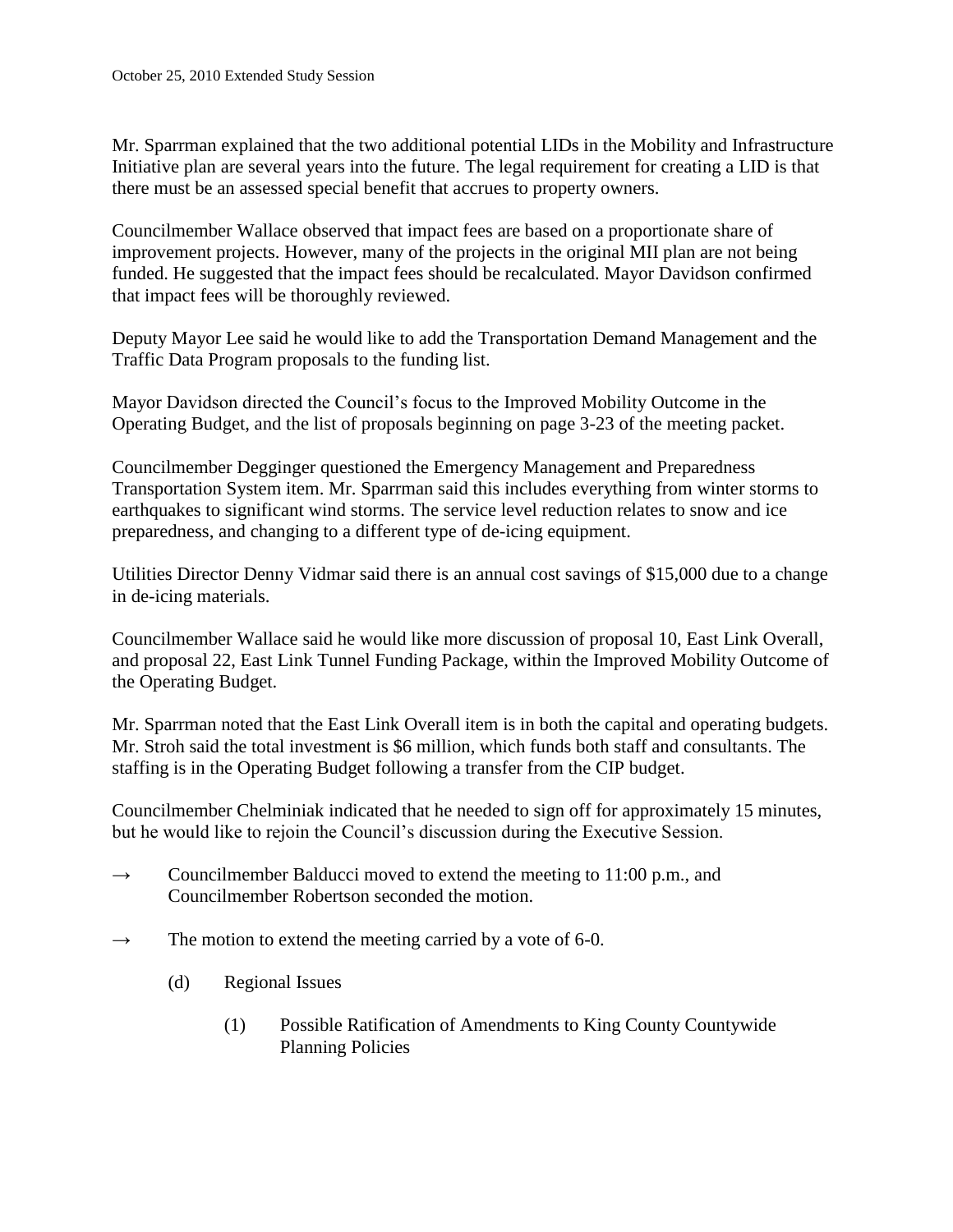Diane Carlson, Director of Intergovernmental Relations, introduced discussion about the potential ratification of amendments to the King County Countywide Planning Policies.

Mike Kattermann, Planning and Community Development, referred the Council to pages 3-193 and 3-195 of the meeting packet for the two motions approved by the King County Council and by the Growth Management Planning Council with regard to amendments to the Countywide Planning Policies. The first motion amends the Potential Annexation Area for the City of Renton, and the second motion addresses the relationship between transit service and existing and planned densities.

Mr. Kattermann said staff recommends the ratification of both amendments, which place a greater emphasis on serving designated centers and planned growth. The motions are consistent with Bellevue's planning policies.

 $\rightarrow$  Councilmember Robertson moved to direct staff to prepare a Resolution to ratify the proposed Countywide Planning Policies amendments. Councilmember Balducci seconded the motion.

Councilmember Robertson noted her involvement in this topic as a member of the Growth Management Planning Council. She recalled that regional discussions helped form the guiding principles for the Transit Task Force's work. She believes that the policies are good for the region.

Councilmember Degginger noted his involvement in related discussions as a member of the Transit Task Force. He feels that the amendments are favorable for Bellevue.

Deputy Mayor Lee questioned whether the Countywide Planning Policies address intelligent transportation systems and other technologies. Mr. Kattermann said staff continues to draft policies for consideration by the Growth Management Planning Council, and these technologies could be part of that discussion. He noted that the policies are typically fairly broad.

- $\rightarrow$  The motion to direct staff to prepare a Resolution to ratify the proposed Countywide Planning Policies amendments carried by a vote of 6-0, with Councilmember Chelminiak absent.
	- (2) Jail Services Agreement Update

Noting her employment with King County Jail Services, Councilmember Balducci recused herself from the discussion.

Ms. Carlson explained that the contract for jail services with Yakima County expires at the end of this year. She noted that there are more options for jail services than there were in 2003 when the Yakima contract was initiated. The Yakima County contract is one of three jail services agreements for Bellevue. Ms. Carlson reviewed the available options and staff's recommendation encompassing a number of these options.